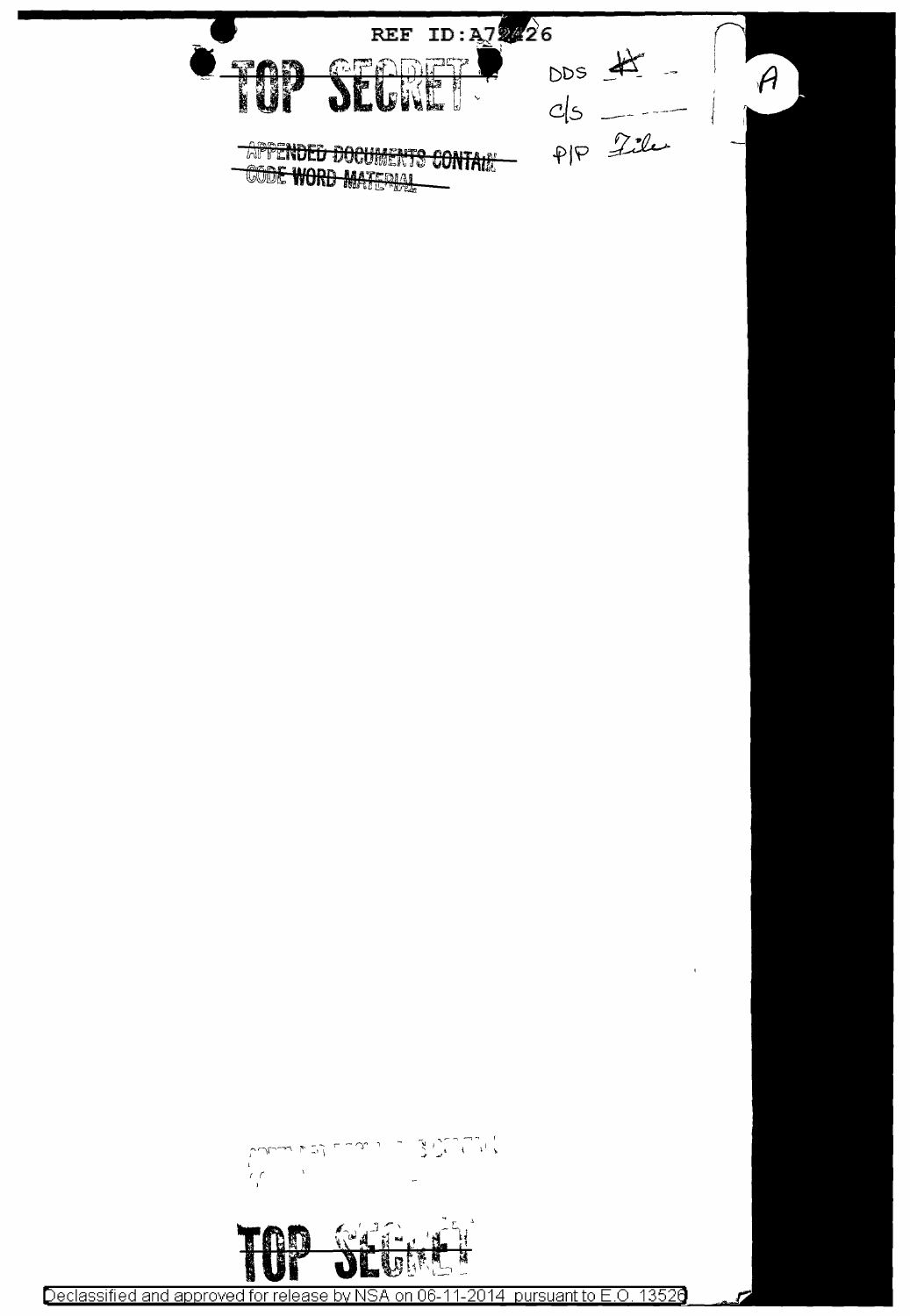

USCIB: 32/10

APPENDEE DOCUMENTS CON-TAIN CODE WORD MATERIAL

30 January 1953

TOP SHORET - SECURITY INFORMATION

MEMORANDUM FOR THE MEMBERS OF USCIB:

Proposed Informal Agreement for Dissemination Subject: of COMINT to SHAPE and its Subcommands.

1. The enclosures, pertaining to the London Conference (December 1952) on the above subject, are forwarded for information.

2. It is contemplated that the conference recommendations will be considered at the next meeting of USCIB.

**CAIKOL** Acting Executive Secretary, USCIB

Enclosures  $-2$ 1. ISIB/333/52, 12 Dec 52. 2. Copy of msg Ref Nr: 2076, Partridge from Schow, 19 Dec 52.

**USCIB: 32/10** 

APPENDED DOCUMENTS CON-TAIN CODE WORD MATERIAL

**TOP SECRET** 

24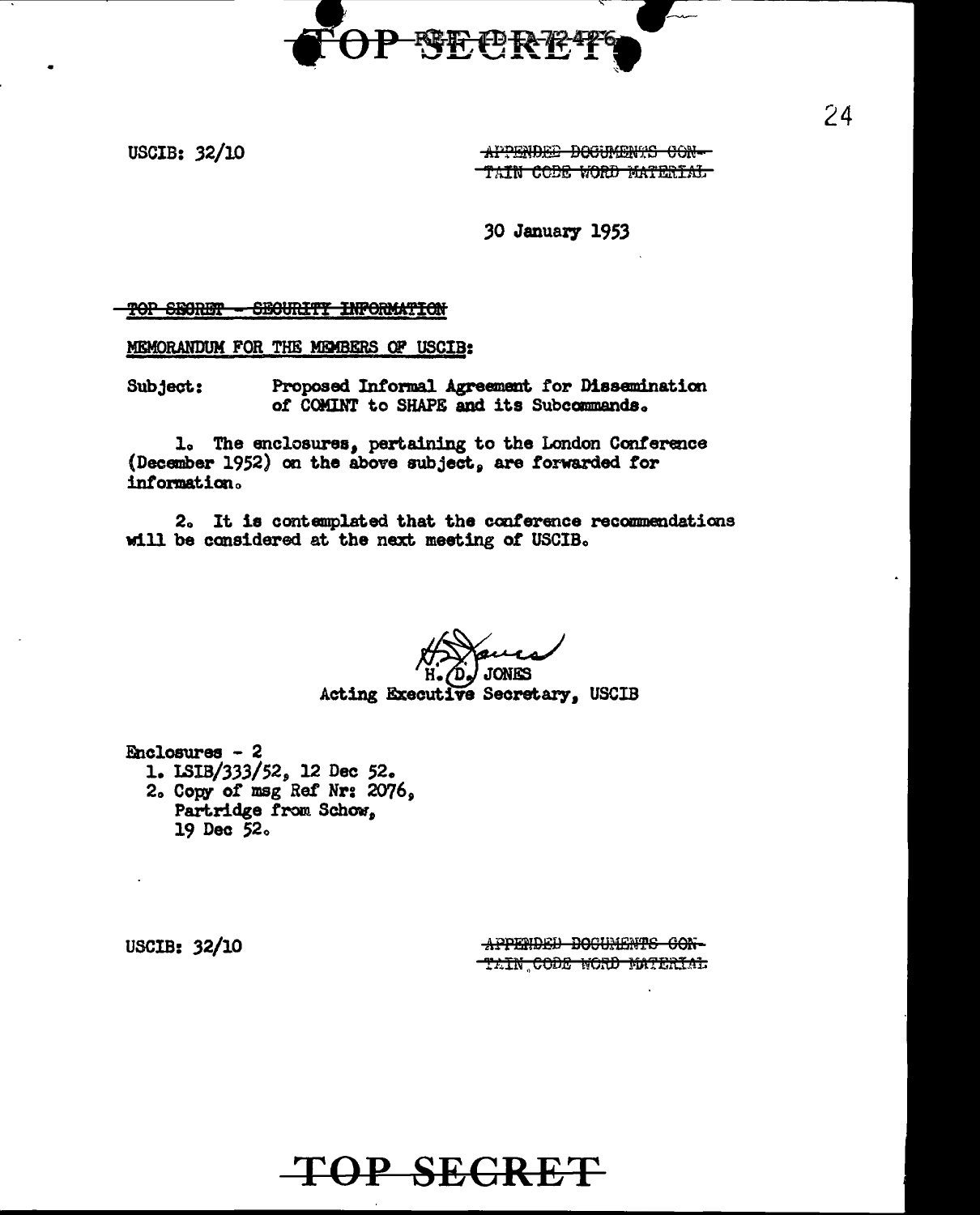

ISIB/333/52

12th December, 1952.

Security Information

To; Chairman, LSIB Chairman, USCIB  $AGofS(1)$ , SHAPE

Subject: Proposed Informal Agreement for Dissemination of Comint to SHAPE and its Sub-Commands

1. In accordance with instructions a conference was convened in London. on 10 December 1952 to study ways and means of providing U.S. and U.K. generated Comint to SHAPE.

**REF ID:A72426** 

<del>TOP SECRET</del>

 $2.$ Attached hereto for your consideration are the recommendations of the conference. The conference recommend that the comments of the Assistant Chief of Staff (Intelligence) SHAPE be obtained on the proposed informal agreement prior to consideration by ISIB and USCIB, and that such SHAPE comment be forwarded to Director, GCHQ and Assistant Chief of Staff, G-2 Department of the Army.

PL 86-36/50 USC 3605

JOSEPH K. BAKER Colonel, USA<br>Head, U.S. Delegation

Assistant Director, GCHQ Head, U.K. Delegation

R. G. HOLTON, JR. Lieutenant Colonel, USA **SHAPE Representative** 

TOP SECRET

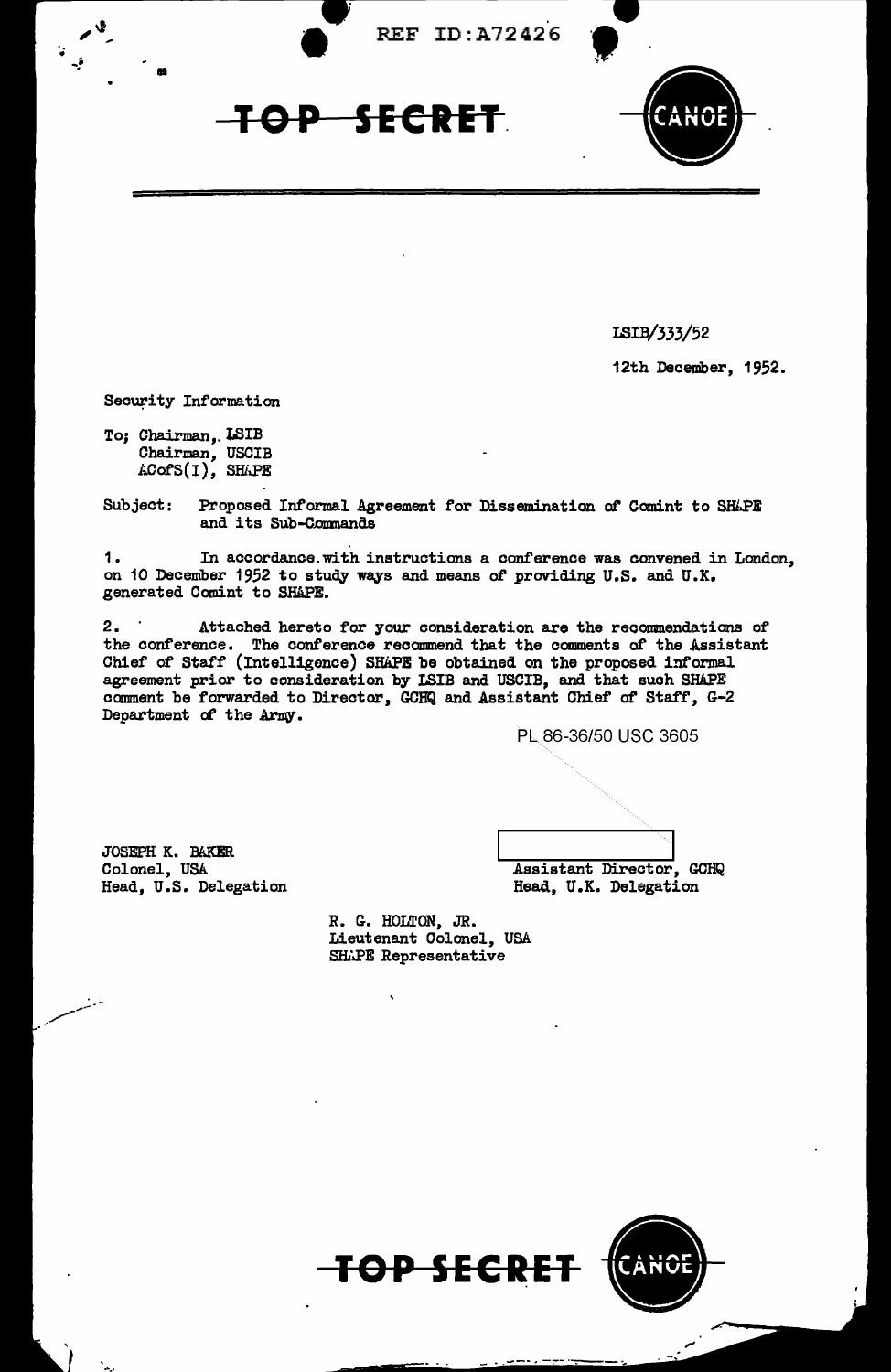





## LSIB/333/52

12th December, 1952.

Copy No.

# ARRANGEMENTS FOR COMINT DISSEMINATION TO AND WITHIN

### SHAPE AND ITS SUB-COMMANDS

## I RESPONSIBILITY FOR DISSEMINATION

1. The Office of the Assistant Chief of Staff, G-2, Department of the Army and G.C.H.C. will serve as executive agents for U.S.C.I.B. and L.S.I.B. respectively for service of Comint to S.H.A.P. E. and its Sub-Commands. ·

2. In order to provide for close co-ordination in the dissemination of U.S. and U.K. Comint to S.H.A.P.E. and its Sub-Commands, G-2, D/A will establish liaison at G.C.H.Q.

## II PRINCIPLES OF DISSEMINATION

### 3. a) Rear to Front

Î

J

89

- (i) The principle of direct simultaneous dissemination of Comint to S.H.A.P. E. and its Sub-Commands in war-time is agreed. It is also agreed that it is essential to achieve in peaca-time the methods which will be required in war. Initially in peace, however, not all of S.H.A.P.E.'s Sub-Commands are in a state of readiness to receive a direct service. Therefore, initially, only critical items will be disseminated directly to Subcommands, tho remainder being disseminated to them by S.H.&.P.E., which will inform G-2 and G.C.H. $\zeta$ . what material is so disseminatod. When and as determined by S.H.A.P.E. for each Sub-Command, routine direct dissemination from executive agents to S.H.A.P.E. Sub-Commands will be initiated. S.H.A.P.E. will in all cases receive copies of all Comint disseminated directly to its Sub-Commands.
- $(i)$  When direct dissemination to Sub-Commands begins, S.H.A.P.E. will establish the requirements of its Sub-Commands.
- (iii) Within the foregoing limits, U.S. and U.K. produced Comint will be disseminated directly by the respective executive agents to S.H.A.P.S. and its Sub-Commands by the most expeditious means available to either party. The executive agents will exchange all Comint disseminated by them to S.H...P.E. and its Sub-Commands by the most expeditious means available.

/b) Front to Rear

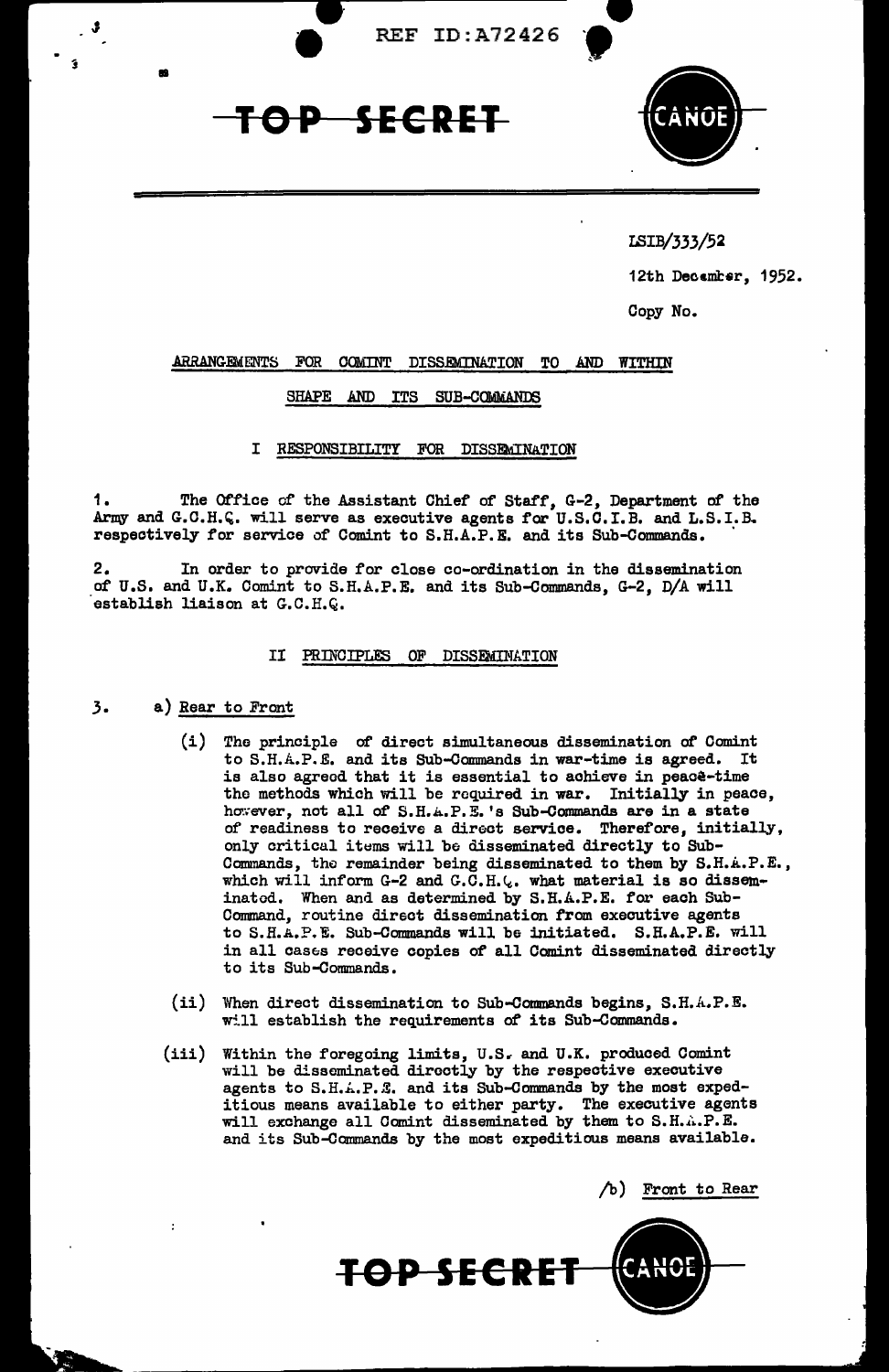

#### $-2 -$

- b) Front to Rear
	- (i) as a principle, . front ·to rear dissemination normally should parallel Command channels, with exception being made for items of a critical nature. S.H.A.P.E. will determine which of existing Comint canmunioation channels shall be employed until facilities for dissemination in parallel with Command channels are provided.
	- $(i)$  S.H. $A.P.E.$  will determine the requirements and responsibilities of the Sub-Commands.
	- (iii) With the cognizance of the executive agents, S.H. $n.P.E.$  will arrange with the appropriate U.S. and U.K. national authorities to obtain for itself and its Sub-Commands material produced. by U.S. and U.K. field Comint organisations outside the S.H.k.P.E. Command structure.
	- (iv) It is agreed that any rear to front Canint material incorporated in front to rear reports should, so far as practicable, be clearly indicated as such.

#### III DISSEMINATION STRUCTURE

4. In order to provide adequate Comint channels, the ECM (SIGABA), subject to approval by the London Cypher Policy Board, will be adopted initially as the combined cypher machine for combined use in the dissemination of Comint to S.H.A.P.E. and its Sub-Commands. This does not exclude the use of other approved systems in addition to ECM.. As soon as possible, G.C.H.Q. Will provide a land-line "on-line" cypher system between G.C.H.Q. and S.H.A.P.E. subject to approval by U.S. communication security authorities. "On-line" radio facilities linking G.C.H.Q. and N.S.h. are available for use and will be used insofar as they prove the most expeditious means of transmission. N.S.A. and G.C.H.Q. will give Comint for S.H.A.P.E. and its Sub-Commands priority in each category of precedence. The question of using for this purpose in peace-time one of the emergency cable channels between N.S.A. and G.C.H.Q., to obviate delays due to bad transatlantio radio conditions, should be considered by the appropriate authorities.

5. It is agreed that the ECM will be made available for installation at the following organisations and Commands:

TOP SECRET

G-2, U.S. Army G.C.H.Q.  $S.H. \dots P. E.$  $...$   $F.N.E.$ .i ... A.F.C. E.  $L.F.S.E.$ S.S.O., Frankfurt (for  $\Lambda$ .S.A.(E) produced Comint) 6910 Security Group B.A.O.R.

 $'$ 2 T. $\mathfrak{L}$ .F.

•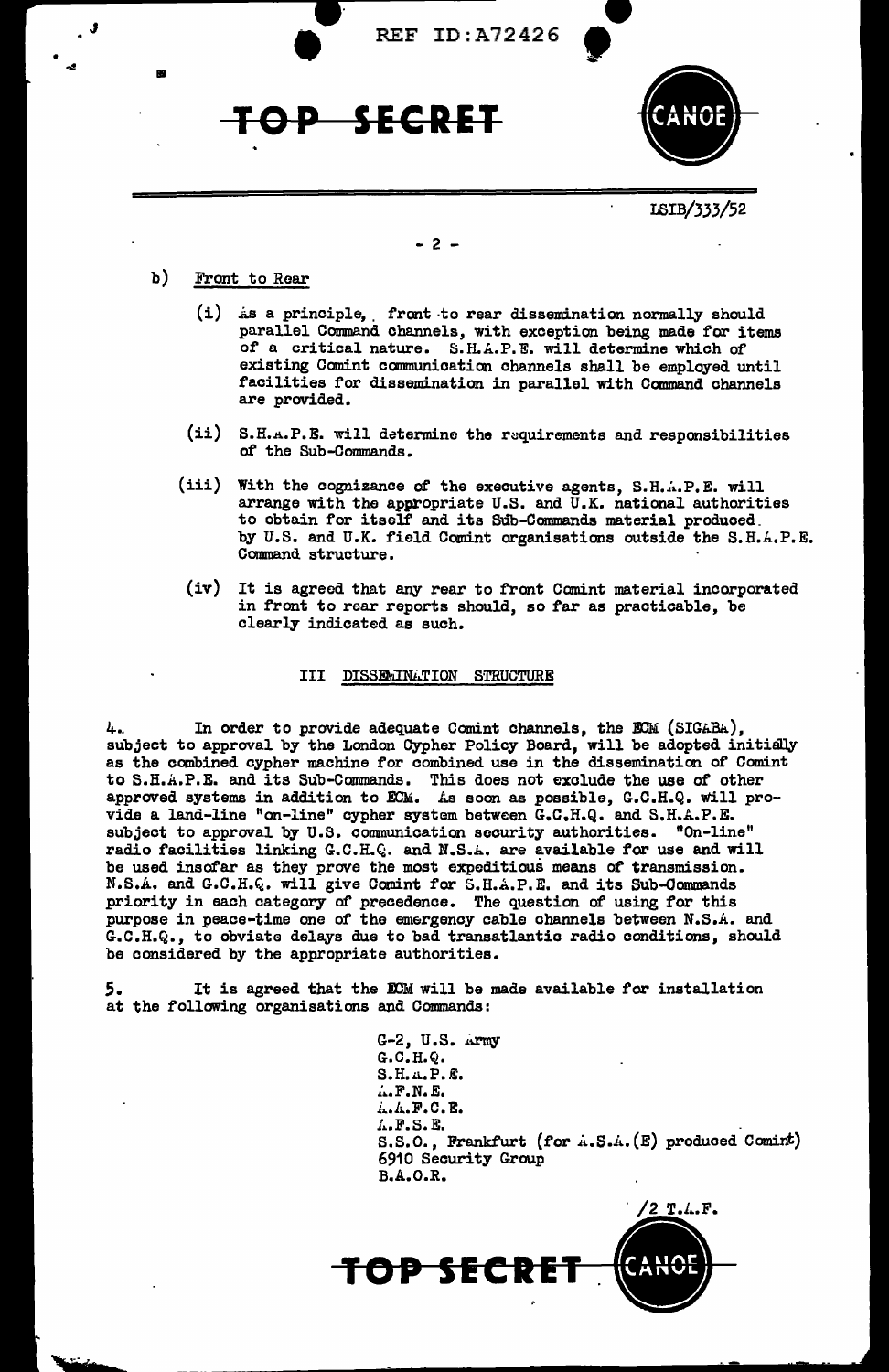





# LSIB/3.33/52

- 3 -

2 T.A.F. 12 U.S. Air Force 7 U.S. *Army* VI U.S. Fleet

6. Top priority in supply of the E.C.M. is to be accorded G.C.H.Q. and  $\texttt{A.F.N.E.}$  The priority of installation at the remaining Commands and any additional requirements will be determined by  $S.H.A.P. E.$ 

### IV COMMUNIC TIONS

•

•

7. Communications details are attached as Appendix  $\Delta$ .

## V IMPLEMENT.TION

8. The foregoing arrangements will be effective upon approval by u.s.c.I.B. and L.S.I.B.

9. The S.I.O. (Special Integration Office) will be deactivated as soon as administratively practicable following Board approval of the new dissemination arrangements and the establishment of liaison as provided in paragraph 2.

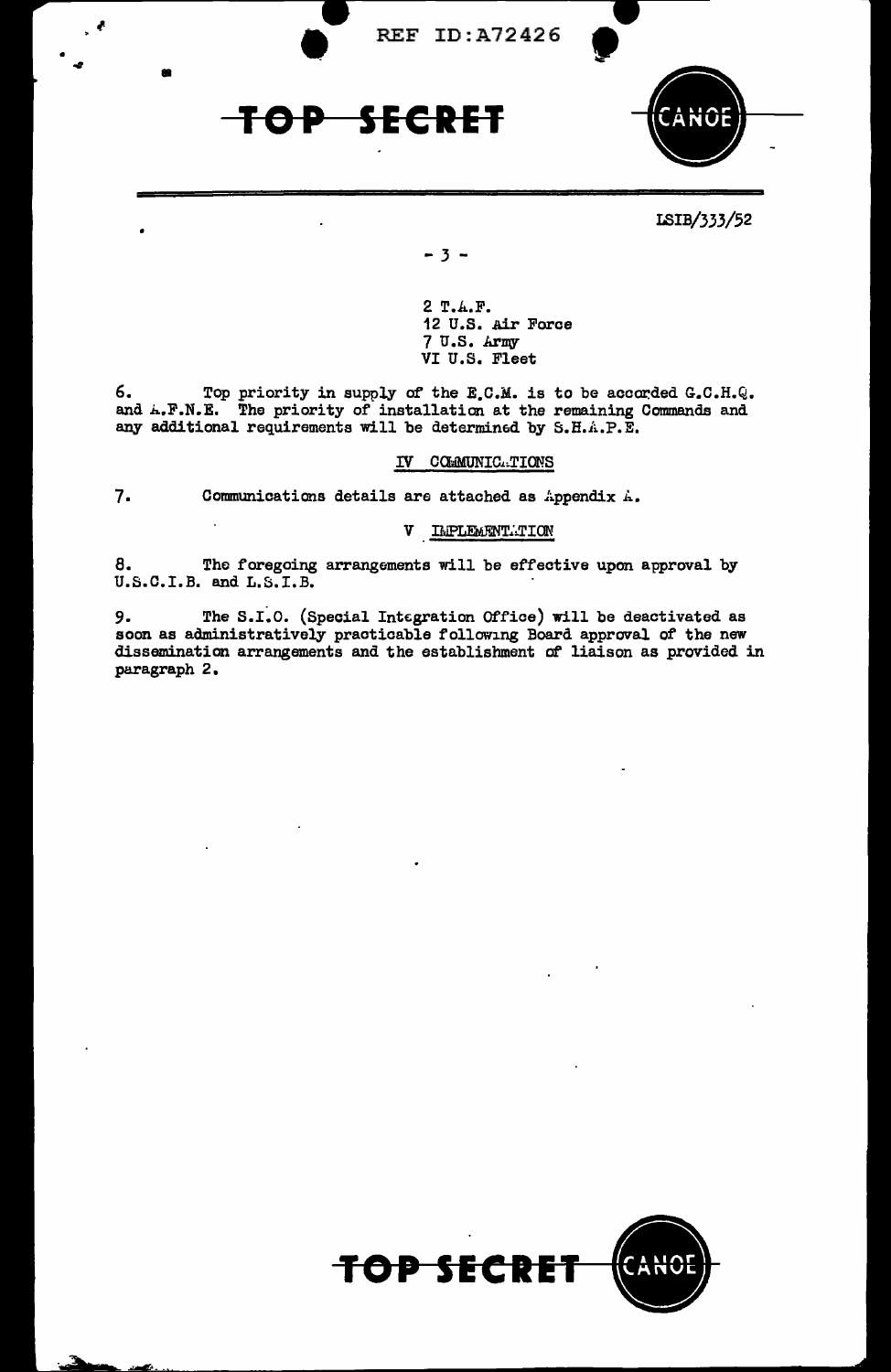

Appendix  $A$  to LSIB/333/52

#### COMMUNICATIONS

# I RE.R TO FRONT

# 1. (a)  $U.K.$  Comint

<sup>81</sup>•

- (i) U.K. Comint will go direct from G.C.H.C. to S.H.A.P.E.
- (ii) Initially S.H.A.P.E. will pass on to Sub-Commands as required except that critical items may be sent direct from G.C.H.Q.
- (iii) Later, when  $S.H.$ ...P.E. is ready,  $G.C.H.Q.$  will send direct to Sub-Commands as required.
- (b) U.S. Comint
	- (i) U.S. Comint will go from Washington to  $S.H.L.P.E.$  either via G.C.H.Q. or by any other route which may be more expeditious at the time.
	- (ii) Initially S.H.A.P.E. will pass on to Sub-Commands as required except that critical items may be sent direct from Washington to Sub-Commands either via G.C.H.Q. or by any other route which may be more expeditious at the time.
	- (iii) Later, when S.H.A.P.E. is ready, Washington will send direct to Sub-Commands as required either via G.C.H.Q. or by any other route which may be more expeditious at the time.

### 2. Requirements

- (a) Immediate
	- (i) Land-line between  $G.C.H.Q.$  and  $S.H.\dots.P.E. S.S.O.$
	- $(ii).$  ECM for  $G.C.H.Q.$
	- $(i$ ii) On-line system between G.C.H. $\mathbb{Q}$ . and S.H. $\mathbb{L}$ .P.E.
	- $(iv)$  ECM for  $A.F.N.E.$ 
		- ${v}$  One Time Pads for  $1.F.R.R.$  (if required before ECM provided).
- (b) as may be decided later.
	- $(i)$  Cable channel between N.S.... and G.C.H.Q.
	- (ii) On-lino crypto system for cable channel between N.S.A. and G.C.H.Q.

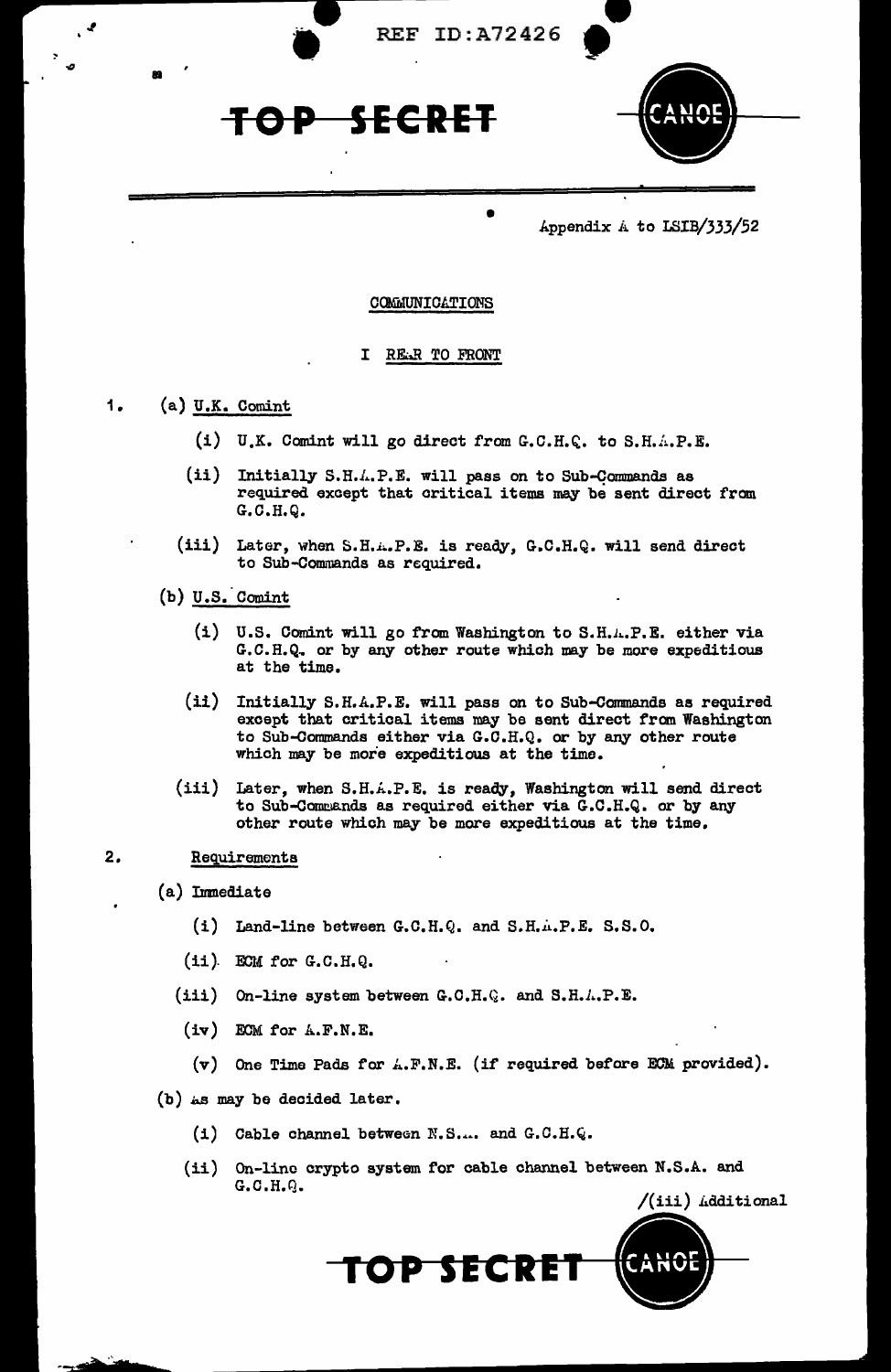



- (iv) Exclusive communications between G-2/G.C.H.Q. and  $A.A.F.C.E.$
- $(v)$  Exclusive communications between G-2/G.C.H.Q. and A.F.N.E.
- (vi) Exclusive communications between  $G-2/G.C.H.\&.$  and  $\Lambda.F.S.E.$

3. Details of 2(a)

- (a) Sub-paras (i) and (v) to be arranged by  $G.C.H.\&$ .
- (b) Sub-paras (ii) and (iv) to be arranged by N.S. $\hat{a}$ . in consultation  $\| \cdot \|$ with G.C.H.Q.
- (c) Sub-para (iii) to be further discussed between  $G.C.H.G., N.S.A.$ and S.H.A.P.E. with a view to making best arrangements for earliest implementation.

**.**...

•

'! -0

4. Details of 2(b)

- (a) Necessity for sub-para (i) in peace-time, to obviate any radio delays, to be discussed later between G.C.H.Q. and N.S.A.
- (b) If sub-para (i) implemented, sub-para (ii) to be discussed later between G.C.H.Q. and N.S.A. with a view to earliest provision.
- (c) Sub-para (iii) to be discussed later between G.C.H.Q. and S.H.A.P.E.
- $(d)$ . Sub-paras (iv), (v) and (vi) to be considered after experience gained and in any case c'onsidered essential for war.

#### II FRONT TO REl.R

5. Provision of ECM at 2 T....F. and B.A.O.R. to be discussed later when desired by  $S.H.n.P.E.$  In the meantime product of  $365 S.U.$  to be In the meantime product of 365 S.U. to be made available to S.H...P.E. and A.m.F.C.E. and that of No. 1 Wireless Regiment to S.H...P.E. by most expeditious existing routes.